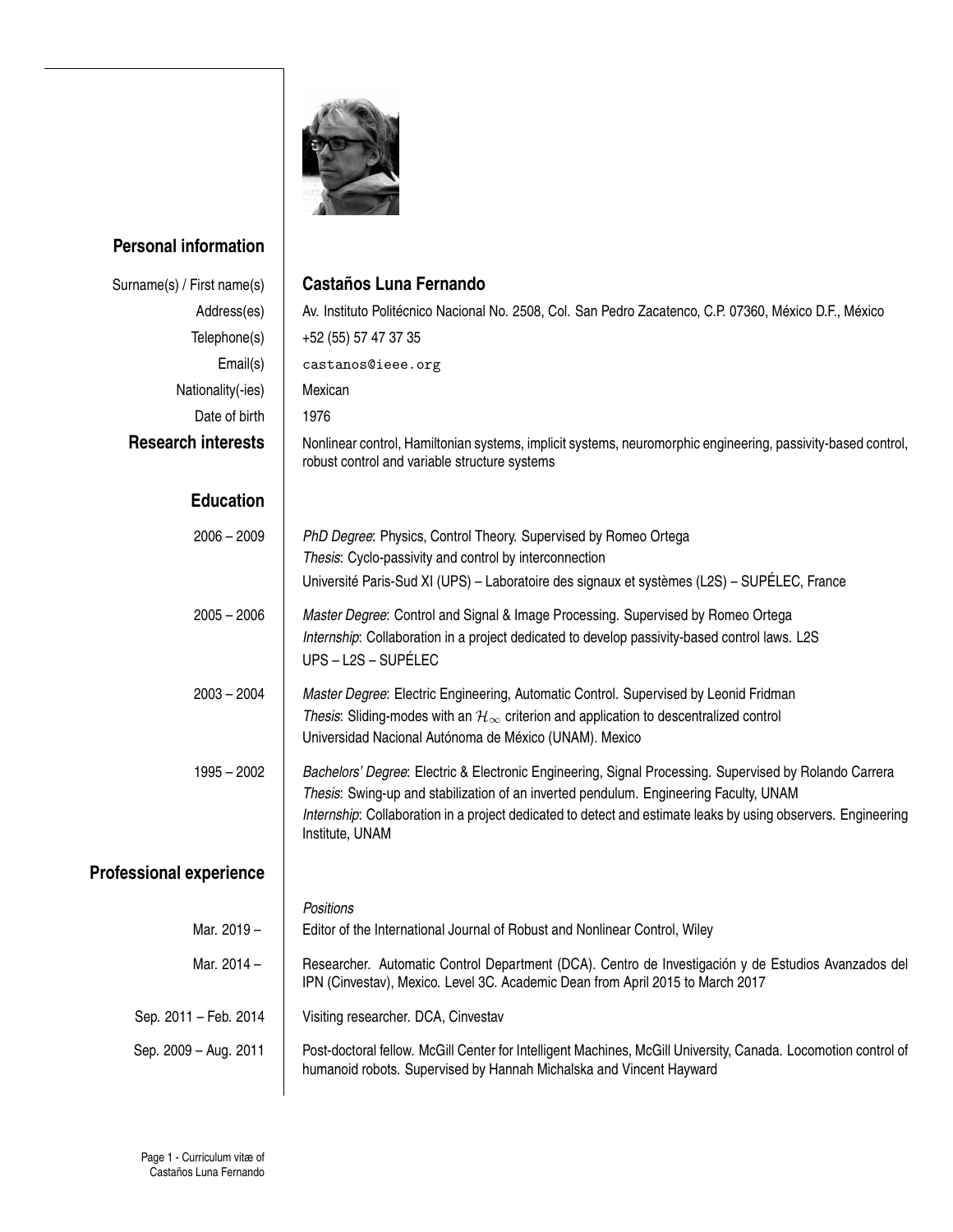| $2001 - 2002$          | Freelancer. Computer networks implementation. Design and implementation of web sites                                                                                                                                                                                                                                |
|------------------------|---------------------------------------------------------------------------------------------------------------------------------------------------------------------------------------------------------------------------------------------------------------------------------------------------------------------|
| $1998 - 2000$          | Consultant at SSE-México. Design and implementation of financial models in computer systems. Develop-<br>ment of the interfaces between the transactional systems. Development of the user interfaces                                                                                                               |
|                        | Scientific visits                                                                                                                                                                                                                                                                                                   |
| 2018, 2015             | Dmitry Gromov. Implicit port-Hamiltonian systems. Saint Petersburg State University, St. Petersburg, Russia.<br>Two weeks, one week, respectively                                                                                                                                                                   |
| 2017                   | Emmanuel Nuño. Passivity-based control using multifunctions. University of Guadalajara, Guadalajara, Mex-<br>ico. One week                                                                                                                                                                                          |
| 2014                   | Alessio Franci. Realisation of complex nonlinear behaviours using singularity theory. Department of Engi-<br>neering, University of Cambridge, UK. One week                                                                                                                                                         |
| 2012, 2013             | Cristian Kunusch. Minimization of hydrogen consumption in fuel cells. Institut de Robòtica i Informàtica<br>Industrial. Barcelona, Spain. Two weeks, one week, respectively                                                                                                                                         |
| 2009                   | Riyanto Bambang. Power control of electric vehicles. Institute of Technology Bandung. Bandung, Indonesia.<br>Two weeks                                                                                                                                                                                              |
| 2008                   | David Hill and Jun Zhao. Control applications of dissipativaty theory for switched circuits. Australian National<br>University. Canberra, Australia. Four weeks                                                                                                                                                     |
| 2007                   | Bayu Jayawardhana, Arjan van der Schaft and Jacquelien Scherpen. Power-based models for circuit theory,<br>energy-shaping of port-Hamiltonain systems. University of Groningen. The Netherlands. One week<br>Ravi Banavar and Arun Mahindrakar. Control by interconnection in the infinite-dimensional case. Indian |
|                        | Institute of Technology. Mumbai and Chennai, India. Four weeks                                                                                                                                                                                                                                                      |
| 2006                   | Jacquelien Scherpen and Dimitri Jeltsema. Relative passivity applied to power converters. Delft University<br>of Technology. Delft, The Netherlands. One week                                                                                                                                                       |
|                        | Arjan van der Schaft. Switched Hamiltonian systems. Systems University of Groningen. One week                                                                                                                                                                                                                       |
|                        | Projects                                                                                                                                                                                                                                                                                                            |
| 2009                   | Power flow control of fuel-cell powered vehicles (author). NUSANTARA, budget € 5,000                                                                                                                                                                                                                                |
| 2008                   | Transient Stability of Power Systems. FAST, budget € 6,800                                                                                                                                                                                                                                                          |
| 2006                   | Control of Active Filters considering Dynamic Loads. LAFMAA, budget € 13,950                                                                                                                                                                                                                                        |
|                        | Courses taught                                                                                                                                                                                                                                                                                                      |
|                        | Cinvestav, graduate level:                                                                                                                                                                                                                                                                                          |
| Jan. - Apr. 2020       | <b>Robust Control</b>                                                                                                                                                                                                                                                                                               |
| May. - Aug. 2019, 2018 |                                                                                                                                                                                                                                                                                                                     |
| Sep. - Dec. 2019       | Homogeneous Systems and Systems with Delays                                                                                                                                                                                                                                                                         |
| May. - Aug. 2017       | Sliding-mode Control                                                                                                                                                                                                                                                                                                |
| Jan. - Apr. 2017, 2016 | <b>Optimal Control</b>                                                                                                                                                                                                                                                                                              |
| 2015, 2014             |                                                                                                                                                                                                                                                                                                                     |
| May. - Aug. 2016, 2015 | Nonlinear Systems                                                                                                                                                                                                                                                                                                   |
| 2013                   |                                                                                                                                                                                                                                                                                                                     |
| Jan. - Apr. 2013       | <b>Digital Control</b>                                                                                                                                                                                                                                                                                              |
| Jan. - Apr. 2012       | Control Theory II                                                                                                                                                                                                                                                                                                   |
|                        | <b>McGill University:</b>                                                                                                                                                                                                                                                                                           |
| Jan. - Jun. 2011       | Design Project I and II, undergraduate level                                                                                                                                                                                                                                                                        |
| Jan. - Apr. 2011       | ECSE 507 (Optimization and Optimal Control, graduate level)                                                                                                                                                                                                                                                         |
| Sep. - Dic. 2010       | ECSE 404 (Control Systems, undergraduate level)                                                                                                                                                                                                                                                                     |
|                        | Graduated students                                                                                                                                                                                                                                                                                                  |
| Aug. 2021              | Master, Bryan Rojas. Tunning an observer-predictor for nonlinear systems with delayed controls, codirected<br>with Sabine Mondié (Cinvestav)                                                                                                                                                                        |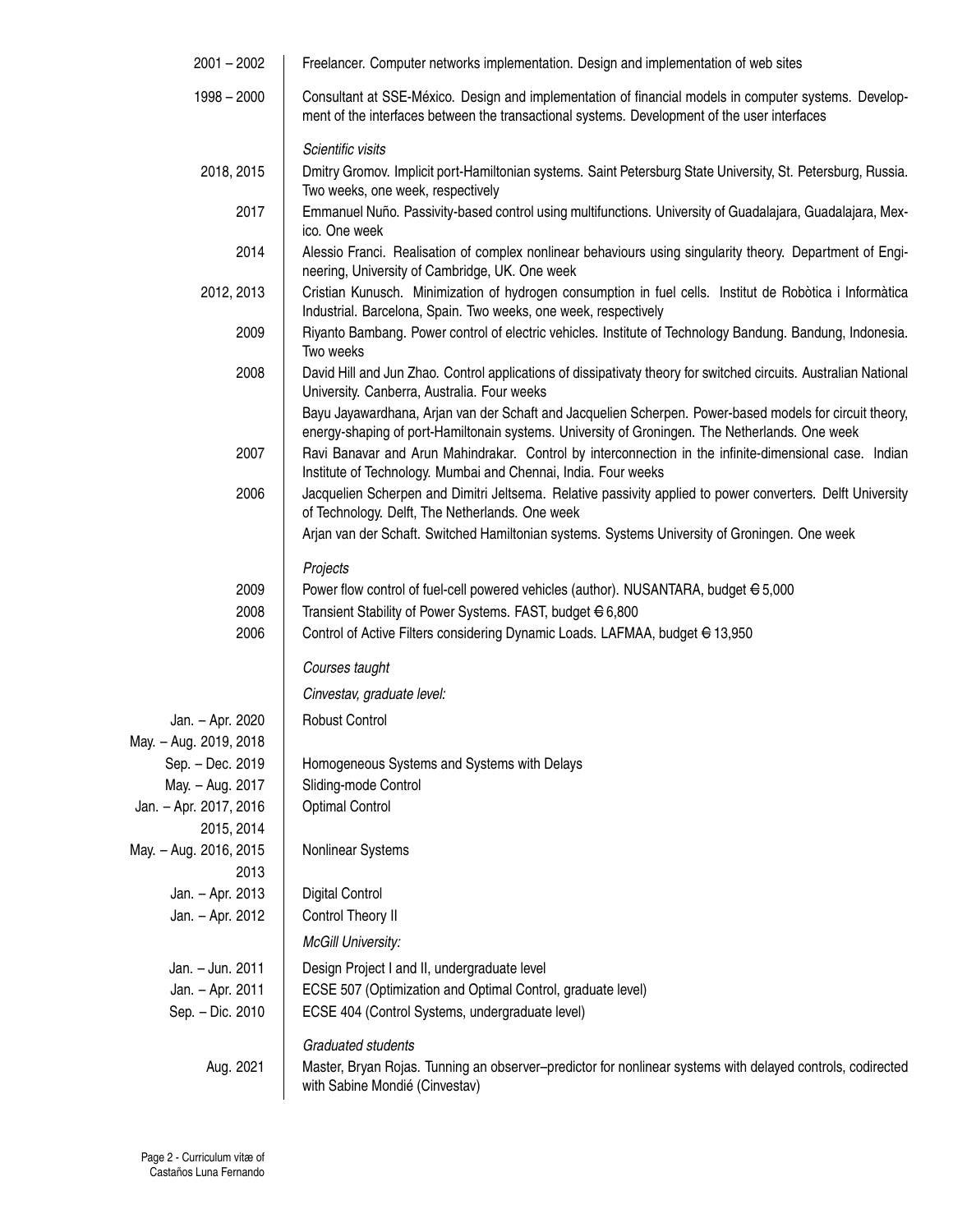| Sep. 2020                                 | Ph.D., Gian Gómez. Sliding modes and geometric representations: control of rigid bodies, codirected with<br>Jorge Dávila (ESIME-IPN, Mexico)                            |
|-------------------------------------------|-------------------------------------------------------------------------------------------------------------------------------------------------------------------------|
| Dec. 2016                                 | Ph.D., Félix Miranda. Robust control techniques by using nonsmooth convex analysis                                                                                      |
| Aug. 2016                                 | Master, Carlos Tovar. Design of neuromorphic circuits using singularity theory, codirected with Alessio Franci<br>(UNAM)                                                |
| Dec. 2015                                 | Ph.D., Debbie Hernández. Sliding-mode control of implicit systems, codirected with Alexander Poznyak<br>(Cinvestav)                                                     |
| Nov. 2015                                 | Master, Pedro Flores. Control of a quadrotor in an unstructured environment, codirected with Pedro Castillo<br>(Heudyasic, France)                                      |
| Nov. 2014                                 | Master, Cristopher Cruz. Agent coordination by reference conditioning, codirected with Jorge Dávila                                                                     |
| Nov. 2013                                 | Master, Edgar Estrada. Passivity-based control of systems with delays, codirected with Sabine Mondié                                                                    |
| Nov. 2012                                 | Master, Félix Miranda. Optimal LQ control for a class of systems with piecewise constant inputs, codirected<br>with Vadim Azhmyakov (Cinvestav)                         |
|                                           | Professional associations                                                                                                                                               |
| <b>IEEE</b><br><b>SIAM</b>                | Institute of Electrical and Electronics Engineers, Control Systems Society, since 2006<br>Society for Industrial and Applied Mathematics, since 2007                    |
|                                           |                                                                                                                                                                         |
| <b>Personal skills and</b><br>competences |                                                                                                                                                                         |
| Additional training                       |                                                                                                                                                                         |
|                                           | <b>HYCON-EECI</b>                                                                                                                                                       |
| 2009                                      | The Behavioral Approach to Modeling and Control. Paolo Rapisarda and Jan C. Willems                                                                                     |
|                                           | Nonlinear Output Regulation. Alberto Isidori                                                                                                                            |
| 2008                                      | Robotics, Geometry and Control. Ravi Banavar                                                                                                                            |
| 2007                                      | Modeling Analisys and Design of Hybrid Control Systems. Joao Pedro Hespanha                                                                                             |
|                                           | Nonlinear Adaptive Control with Applications. Alessandro Astolfi                                                                                                        |
|                                           | Switched Systems and Control. Daniel Liberzon                                                                                                                           |
|                                           | CTS-HYCON                                                                                                                                                               |
| 2006                                      | Stability and Stabilisation of Time-Varying Systems. Antoine Chaillet                                                                                                   |
|                                           | Optimality, Stabilization and Feedback in Nonlinear Control. Francis Clarke                                                                                             |
|                                           | Hybrid Control Systems. Christophe Prieur                                                                                                                               |
| Mother tongue(s)                          | <b>Spanish</b>                                                                                                                                                          |
| Other languages                           |                                                                                                                                                                         |
| <b>English</b>                            | 277 / 300 TOEFL                                                                                                                                                         |
| French                                    | TCF 536 / 699 level 5 C1                                                                                                                                                |
| <b>Awards</b>                             |                                                                                                                                                                         |
|                                           |                                                                                                                                                                         |
| 2022                                      | Member of the National System of Researchers (SNI), Researcher Level II, Mexico                                                                                         |
| 2017, 2016, 2013                          | Promotion to researcher levels 3C, 3B and 3A, respectively. By Cinvestav                                                                                                |
| 2018, 2014, 2011                          | Member of SNI, Researcher Level I                                                                                                                                       |
| 2009, 2005                                | Ph.D and master degrees with summa cum laude                                                                                                                            |
| $1995 - 1997$                             | Scholarship by Programa de Alto Rendimiento Académico at the Engineering Faculty, a program with the<br>objective of creating high academic competition                 |
| 1993                                      | Third place at Mexico City's contest for the Seventh National Mathematical Olympics. Given by the Academy<br>of Scientific Research and the Mexican Mathematics Society |
|                                           |                                                                                                                                                                         |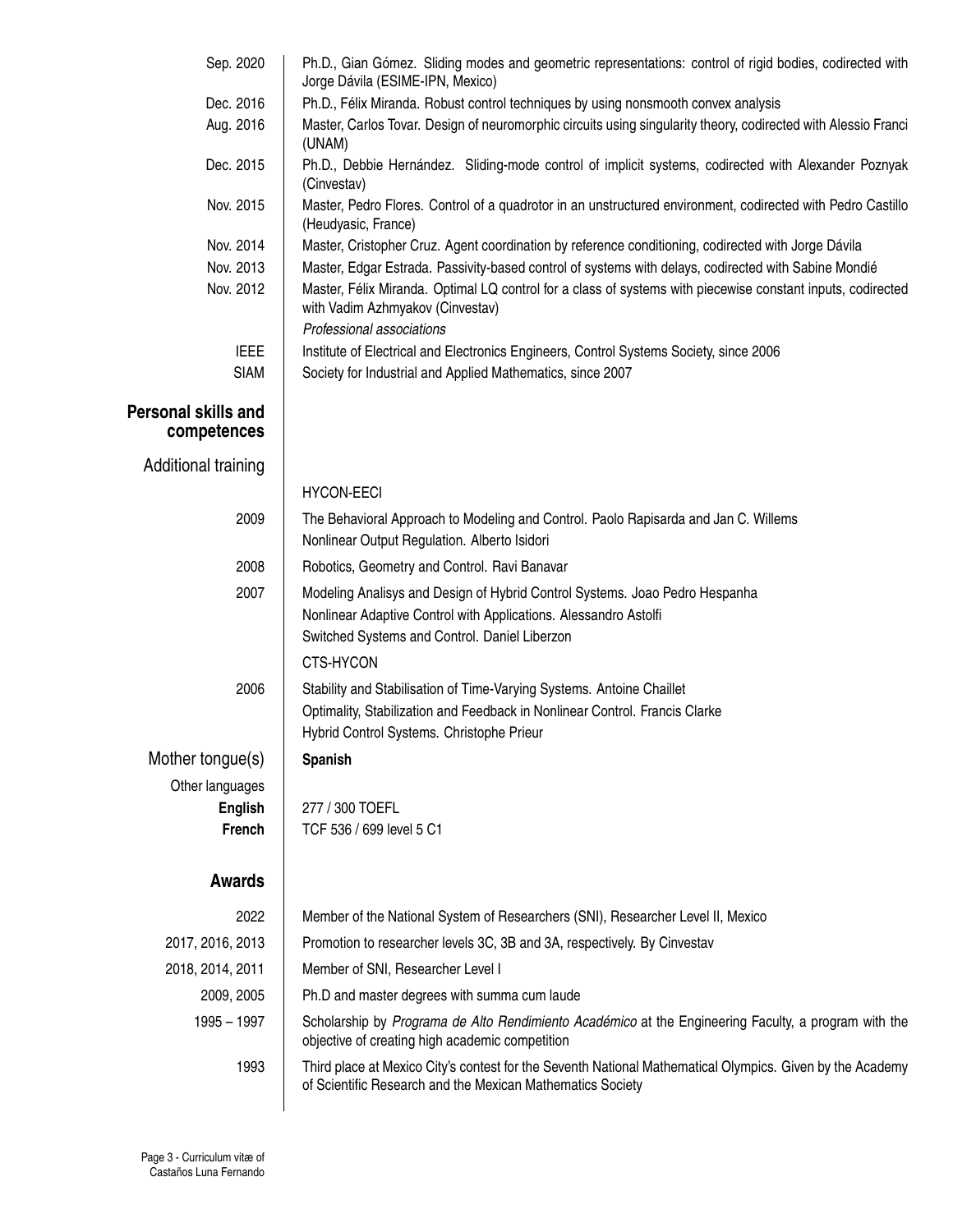## **Publications**

| Journal papers | (1 IEEE TIE, 5 Automatica, 5 IEEE TAC, 2 SIAM SICON, 1 SIAM SIADS, 5 Syst. Control Ltt., 2 Int. J.<br>Robust Nonlin., 2 Int. J. Control, 2 EJC, 1 Circuits Syst. Signal Process., 1 IMA J. Math. Control. Info., 1<br>Neurocomputing, 1 J. R. Soc. Interface) |
|----------------|---------------------------------------------------------------------------------------------------------------------------------------------------------------------------------------------------------------------------------------------------------------|
|                | Emanuel Rocha, Fernando Castaños, and Jaime A. Moreno.<br>Robust finite-time stabilisation of an arbitrary-order nonholonomic system in chained form.<br>Automatica, 135:109956, January 2022                                                                 |
|                | Fernando Castaños and Sabine Mondié.<br>Observer-based predictor for a susceptible-infectious-recovered model with delays: An optimal-control case<br>study.                                                                                                  |
|                | Int. J. Robust Nonlinear Control, 31:5118 - 5133, July 2021                                                                                                                                                                                                   |
|                | Marco Tulio Angulo, Fernando Castaños, Rodrigo Moreno-Morton, Jorge X. Velasco-Hernández, and<br>Jaime A. Moreno.                                                                                                                                             |
|                | A simple criterion to design optimal non-pharmaceutical interventions for mitigating epidemic outbreaks.<br>J. R. Soc. Interface, 18:20200803, 2021                                                                                                           |
|                | Dmitry Gromov and Fernando Castaños.                                                                                                                                                                                                                          |
|                | Self-oscillations in an alpha Stirling engine: a bifurcation analysis.<br>SIAM J. Appl. Dyn. Sys., 19:1865 - 1883, August 2020                                                                                                                                |
|                | Félix Miranda, Fernando Castaños, and Bernard Brogliato.                                                                                                                                                                                                      |
|                | Continuous and discrete-time stability of a robust set-valued nested controller.<br>Automatica, 107:406 - 417, September 2019.                                                                                                                                |
|                | Nominated by the editor                                                                                                                                                                                                                                       |
|                | Fernando Castaños, Edgar Estrada, Sabine Mondié, and Adrián Ramírez.<br>Passivity-based PI control of first-order systems with I/O communication delays: a frequency domain analysis.<br>Int. J. Control, 91:2549 - 2562, November 2018                       |
|                | Félix Miranda, Bernard Brogliato, and Fernando Castaños.<br>Set-valued sliding-mode control of uncertain linear systems: Continuous and discrete-time analysis.<br>SIAM J. Control Optim., 56:1756 - 1793, May 2018                                           |
|                | Félix Miranda, Bernard Brogliato, and Fernando Castaños.<br>Multivalued robust tracking control of Lagrange systems: Continuous and discrete-time algorithms.<br>IEEE Trans. Autom. Control, 62:4436 - 4450, September 2017                                   |
|                | Fernando Castaños and Alessio Franci.<br>Implementing robust neuromodulation in neuromorphic circuits.<br>Neurocomputing, 233:3 - 13, April 2017                                                                                                              |
|                | Félix Miranda and Fernando Castaños.<br>Robust output regulation of strongly passive linear systems with multivalued maximally monotone controls.<br>IEEE Trans. Autom. Control, 62:238 - 249, January 2017                                                   |
|                | Debbie Hernández-Zárate, Fernando Castaños, and Leonid Fridman.<br>Zero-dynamics design and its application to the stabilization of implicit systems.<br>Systems and Control Lett., 98:74 - 78, December 2016                                                 |
|                | Andrea Aparicio Martínez, Fernando Castaños, and Leonid Fridman.<br>Output feedback sliding-mode control with unmatched disturbances, an ISS approach.<br>Int. J. Robust Nonlinear Control, 26:4056 - 4071, December 2016                                     |
|                | Félix Miranda, Fernando Castaños, and Alexander Poznyak.<br>Min-max piecewise constant optimal control for multi-model linear systems.<br>IMA J Math Control Info, 33:1157 - 1176, December 2016                                                              |
|                | Fernando Castaños and Dmitry Gromov.<br>Passivity-based control of implicit port-Hamiltonian systems with holonomic constraints.<br>Systems and Control Lett., 94:11 - 18, August 2016                                                                        |
|                |                                                                                                                                                                                                                                                               |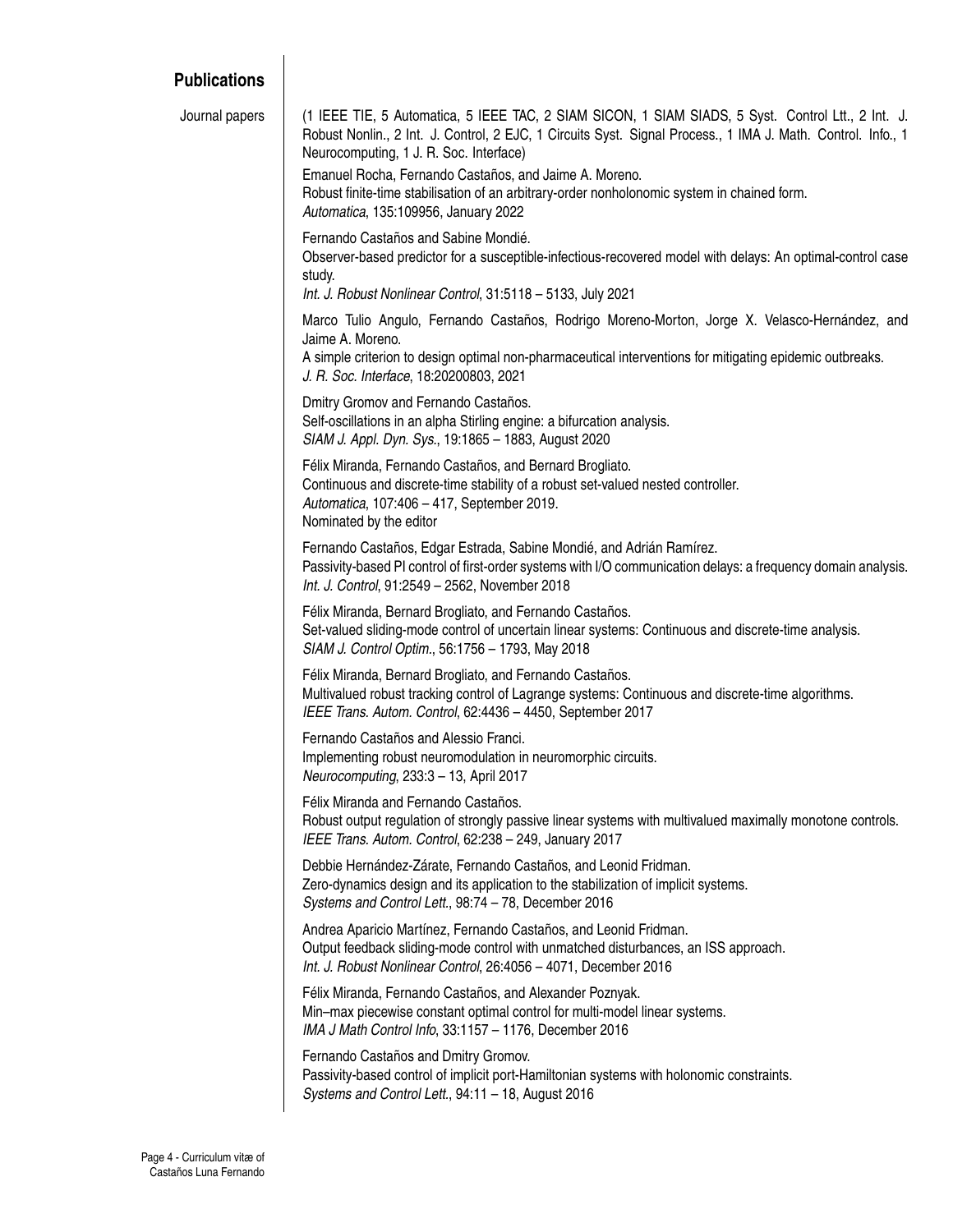Fernando Castaños and Cristian Kunusch. Ditherless extremum seeking for hydrogen minimization in PEM fuel cells. *IEEE Trans. Ind. Electron.*, 62:5218 – 5226, August 2015

Manuel Mera, Fernando Castaños, and Alexander Poznyak. Quantised and sampled output feedback for nonlinear systems. *Int. J. Control*, 87:2475 – 2487, December 2014

Fernando Castaños, Debbie Hernández-Zárate, and Leonid Fridman. Integral sliding-mode control for linear time-invariant implicit systems. *Automatica*, 50:971 – 975, March 2014

Fernando Castaños, Dmitry Gromov, Vincent Hayward, and Hannah Michalska. Implicit and explicit representations of continuous-time port-Hamiltonian systems. *Systems and Control Lett.*, 62:324 – 330, April 2013

Matteo Rubagotti, Antonio Estrada, Fernando Castaños, Antonella Ferrara, and Leonid Fridman. Integral sliding mode control for nonlinear systems with matched and unmatched perturbations. *IEEE Trans. Autom. Control*, 56:2699 – 2704, November 2011

Fernando Castaños and Leonid Fridman. Dynamic switching surfaces for output sliding mode control: An  $\mathcal{H}_{\infty}$  approach. *Automatica*, 47:1957–1961, September 2011

Fernando Castaños.

Discussion on: "Energy shaping of port-Hamiltonian systems by using alternate passive input-output pairs". *European Journal of Control*, 16:678 – 679, December 2010

Fernando Castaños and Romeo Ortega. Energy-balancing passivity-based control is equivalent to dissipation and output invariance. *Systems and Control Lett.*, 58:553 – 560, August 2009

Fernando Castaños, Romeo Ortega, Arjan J. van der Schaft, and Alessandro Astolfi. Asymptotic stabilization via control by interconnection of port-Hamiltonian systems. *Automatica*, 45:1611 – 1618, July 2009

Fernando Castaños, Bayu Jayawardhana, Romeo Ortega, and Eloísa García-Canseco. Proportional plus integral control for set-point regulation of a class of nonlinear RLC circuits. *Circuits Syst. Signal Process.*, 28:609 – 623, August 2009

Romeo Ortega, Arjan J. van der Schaft, Fernando Castaños, and Alessandro Astolfi. Control by interconnection and standard passivity-based control of port-Hamiltonian systems. *IEEE Trans. Autom. Control*, 53:2527 – 2542, December 2008

Eugenii Shustin, Leonid Fridman, Emilia Fridman, and Fernando Castaños. Robust semiglobal stabilization of the second order system by relay feedback with an uncertain variable time delay.

*SIAM J. Control Optim.*, 47:196 – 217, January 2008

Bayu Jayawardhana, Romeo Ortega, Eloísa García-Canseco, and Fernando Castaños. Passivity of nonlinear incremental systems: Application to PI stabilization of nonlinear RLC circuits. *Systems and Control Lett.*, 56:618 – 622, September 2007

Fernando Castaños and Leonid Fridman. Analysis and design of integral sliding manifolds for systems with unmatched perturbations. *IEEE Trans. Autom. Control*, 51:853 – 858, May 2006

Yuri Orlov, Leonid Fridman, and Fernando Castaños. Discussion on: "Dynamic sliding mode control for a class of systems with mismatched uncertainty". *European Journal of Control*, pages 11–18, 2005

Book chapters | Ismael Castillo, Fernando Castaños, and Leonid Fridman.

Sliding surface design for higher-order sliding modes. In Leonid Fridman, Jean-Pierre Barbot, and Franck Plestan, editors, *Recent Trends in Sliding Mode Control*, chapter 1.2, pages 29 – 57. The Institution of Engineering and Technology, Herts, United Kingdom, 2016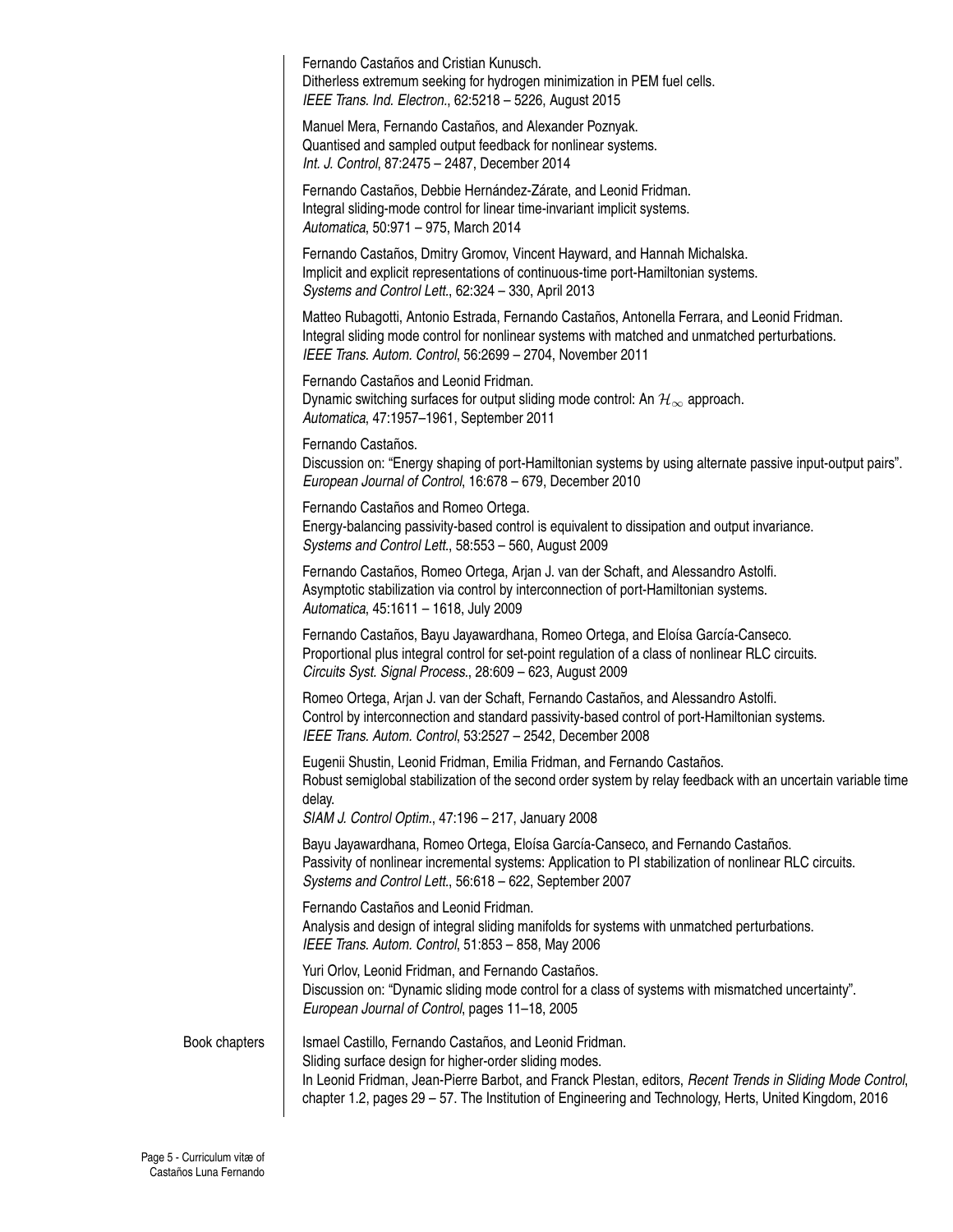|             | Fernando Castaños, Jian-Xin Xu, and Leonid Fridman.<br>Integral sliding modes for systems with matched and unmatched uncertainties.<br>In Christopher Edwards, Enric Fossas Colet, and Leonid Fridman, editors, Advances in Variable Structure<br>and Sliding Mode Control, chapter 11, pages 227 - 246. Springer-Verlag, Berlin, 2006 |
|-------------|----------------------------------------------------------------------------------------------------------------------------------------------------------------------------------------------------------------------------------------------------------------------------------------------------------------------------------------|
| Conferences | 8 CDC (IEEE, international), 11 IFAC (international), 1 ACC (international), 1 CCE (IEEE, international), 1<br>ICUAS (international), 1 IFAC (regional), 4 ECC (regional), 5 VSS (IEEE-IFAC, international), 1 CDC-ECC<br>(international), 1 SICE-ISCS (international), 5 AMCA (national)                                              |
|             | Fernando Castaños and Dmitry Gromov.<br>Limit cycles in locally Hamiltonian systems with dissipation.<br>In Proc. IFAC Workshop on Lagrangian and Hamiltonian Methods for Nonlinear Control, pages 201 - 206,<br>Berlin, Germany, November 2021                                                                                        |
|             | Fernando Castaños, Félix Miranda, and Alessio Franci.<br>A notion of equivalence for linear complementarity problems with application to the design of non-smooth<br>bifurcations.<br>In Proc. IFAC World Congress, pages ID-1340, Berlin, July 2020                                                                                   |
|             | Oscar B. Cieza, Fernando Castaños, and Johann Regger.<br>Implicit IDA-PBC for underactuated mechanical systems: An LMI-based approach.<br>In Proc. Conference on Decision and Control, pages 7770 - 7775, Nice, France, December 2019                                                                                                  |
|             | Gian Carlo Gómez-Cortés, Fernando Castaños, and Jorge Dávila.<br>Sliding motions on SO(3), sliding subgroups.<br>In Proc. Conference on Decision and Control, pages 6954 - 6958, Nice, France, December 2019                                                                                                                           |
|             | Gian Carlo Gómez-Cortés, Fernando Castaños, and Jorge Dávila.<br>Control en la esfera $S^2$ usando modos deslizantes.<br>In Congreso Nacional de Control Automático, pages 778 - 784, Puebla, Mexico, October 2019                                                                                                                     |
|             | Pedro Flores-Palmeros, Pedro Castillo, and Fernando Castaños.<br>Backstepping-based controller for flight formation.<br>In International Conference on Unmanned Aircraft Systems, pages 254 - 260, Atlanta, GA, June 2019                                                                                                              |
|             | Emanuel Rocha, Jaime A. Moreno, and Fernando Castaños.<br>Homogeneous generalisation of the Lur'e problem and the circle criterion.<br>In Proc. IFAC Conf. on Modelling, Identification and Control of Nonlinear Systems, pages 514 - 519, Guadala-<br>jara, Mexico, June 2018                                                         |
|             | Dmitry Gromov, Fernando Castaños, and Alexander L. Fradkov.<br>Projected dynamics of constrained Hamiltonian systems.<br>In Proc. European Control Conference, pages 1277 - 1281, Limassol, Cyprus, June 2018                                                                                                                          |
|             | Dmitry Gromov and Fernando Castaños.<br>Control of driftless systems using piecewise constant inputs.<br>In Control Systems (SICE ISCS), 2018 International Symposium on, pages 226 - 231, Tokyo, Japan, March<br>2018                                                                                                                 |
|             | Emanuel Rocha, Jaime A. Moreno, and Fernando Castaños.<br>Generalización homogénea del problema de Lur'e y del criterio del círculo.<br>In Congreso Anual de la AMCA, pages 96 - 101, Monterrey, Mexico, October 2017                                                                                                                  |
|             | Félix Miranda, Fernando Castaños, and Bernard Brogliato.<br>A set-valued nested sliding-mode controller.<br>In Proc. IFAC World Congress, pages 3026 - 3031, Toulouse, France, July 2017                                                                                                                                               |
|             | Félix Miranda, Bernard Brogliato, and Fernando Castaños.<br>Set-valued discrete-time sliding-mode control of uncertain linear systems.<br>In Proc. IFAC World Congress, pages 10017 - 10022, Toulouse, France, July 2017                                                                                                               |
|             | Dmitry Gromov and Fernando Castaños.<br>The geometric structure of interconnected thermo-mechanical systems.<br>In Proc. IFAC World Congress, pages 584 - 589, Toulouse, France, July 2017                                                                                                                                             |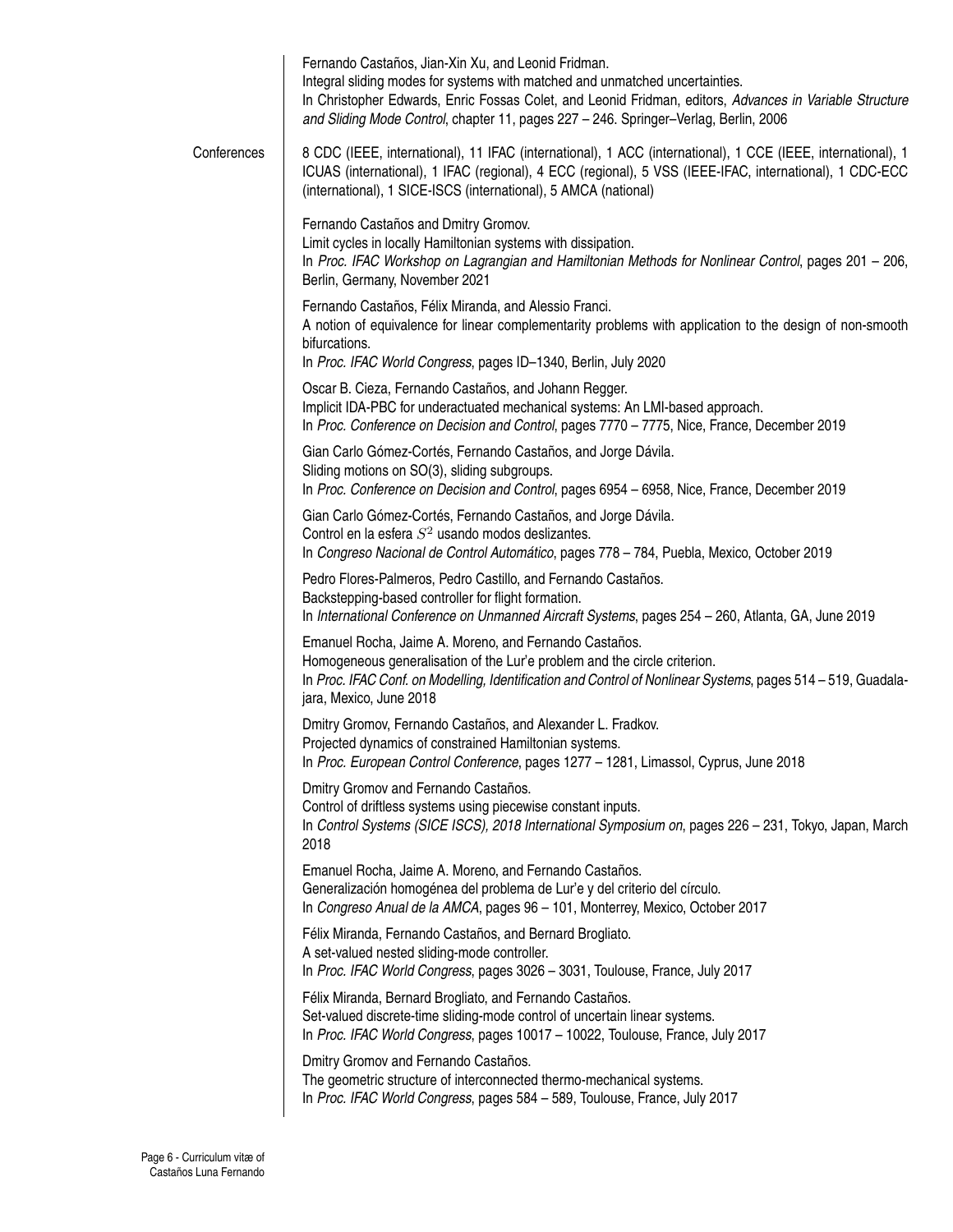Félix Miranda and Fernando Castaños.

Robust output regulation of linear passive systems using maximally monotone controls. In *Proc. Conference on Decision and Control*, pages 6897 – 6902, Osaka, Japan, December 2015

Fernando Castaños and Alessio Franci.

The transition between tonic spiking and bursting in a six-transistor neuromorphic device. In *Proc. Int. Conf. on Electrical Eng., Computing Science and Automatic Control*, pages 1 – 6, Mexico City, Mexico, December 2015

Andrea Aparicio Martínez, Fernando Castaños, and Leonid Fridman. ISS properties of sliding-mode controllers for systems with matched and unmatched disturbances. In *Proc. European Control Conference*, pages 2870–2875, Linz, Austria, July 2015

Fernando Castaños and Dmitry Gromov.

Interconnection and damping assignment for implicit port-Hamiltonian systems. In *Proc. IFAC Conf. on Modelling, Identification and Control of Nonlinear Systems*, pages 1016 – 1021, Saint Petersburg, Russia, June 2015

Andrea Aparicio Martínez, Fernando Castaños, and Leonid Fridman. ISS-Lyapunov functions for output feedback sliding modes.

In *Proc. Conference on Decision and Control*, pages 5536 – 5541, Los Angeles, California, USA, December 2014

Debbie Hernández-Zárate, Fernando Castaños, and Leonid Fridman. Pole-placement in higher-order sliding-mode control. In *Proc. IFAC World Congress*, pages 1386 – 1391, Cape Town, South Africa, August 2014

Félix Miranda and Fernando Castaños. Robust output regulation of variable structure systems with multivalued controls. In *Proc. Variable Structure Systems Workshop*, Nantes, Francia, June 2014

Andrea Aparicio Martínez, Fernando Castaños, and Leonid Fridman. Dynamic surface for output feedback sliding modes, the case of relative degree two. In *Proc. Conference on Decision and Control*, pages 3578 – 3583, Florence, Italy, December 2013

Andrea Aparicio Martínez and Fernando Castaños. Control por modos deslizantes por retroalimentación de salida con grado relativo dos. In *Congreso Anual de la AMCA*, pages 544 – 549, Ensenada, Mexico, October 2013

Edgar Estrada, Fernando Castaños, and Sabine Mondié.  $\sigma$ -estabilidad de sistemas de control basados en pasividad con retardos en la comunicación. In *Congreso Anual de la AMCA*, pages 129 – 134, Ensenada, Mexico, October 2013

Cristian Kunusch and Fernando Castaños.

On the implementation of an adaptive extremum seeking algorithm for hydrogen minimization in PEM fuel cell based systems.

In *Proc. European Control Conference*, pages 2501 – 2506, Zürich, Switzerland, July 2013

Cristian Kunusch and Fernando Castaños.

Extremum seeking algorithms for minimal hydrogen consumption in PEM fuel cells. In *Proc. American Control Conference*, pages 1146 – 1151, Washington, DC, USA, June 2013

Fernando Castaños, Debbie Hernández-Zárate, and Leonid Fridman. Integral sliding-mode control for linear time-invariant implicit descriptions. In *Proc. Conference on Decision and Control*, pages 6442 – 6447, Maui, Hawaii, December 2012

Matteo Rubagotti, Antonio Estrada, Fernando Castaños, Antonella Ferrara, and Leonid Fridman. Optimal disturbance rejection by integral sliding mode control for systems in regular form. In *Proc. Variable Structure Systems Workshop*, pages 78 – 82, Mexico City, Mexico, June 2010

Fernando Castaños and Romeo Ortega.

Energy-balancing passivity-based control is equivalent to dissipation and output invariance. In *Proc. European Control Conference*, page WeC2.4, Budapest, Hungary, August 2009